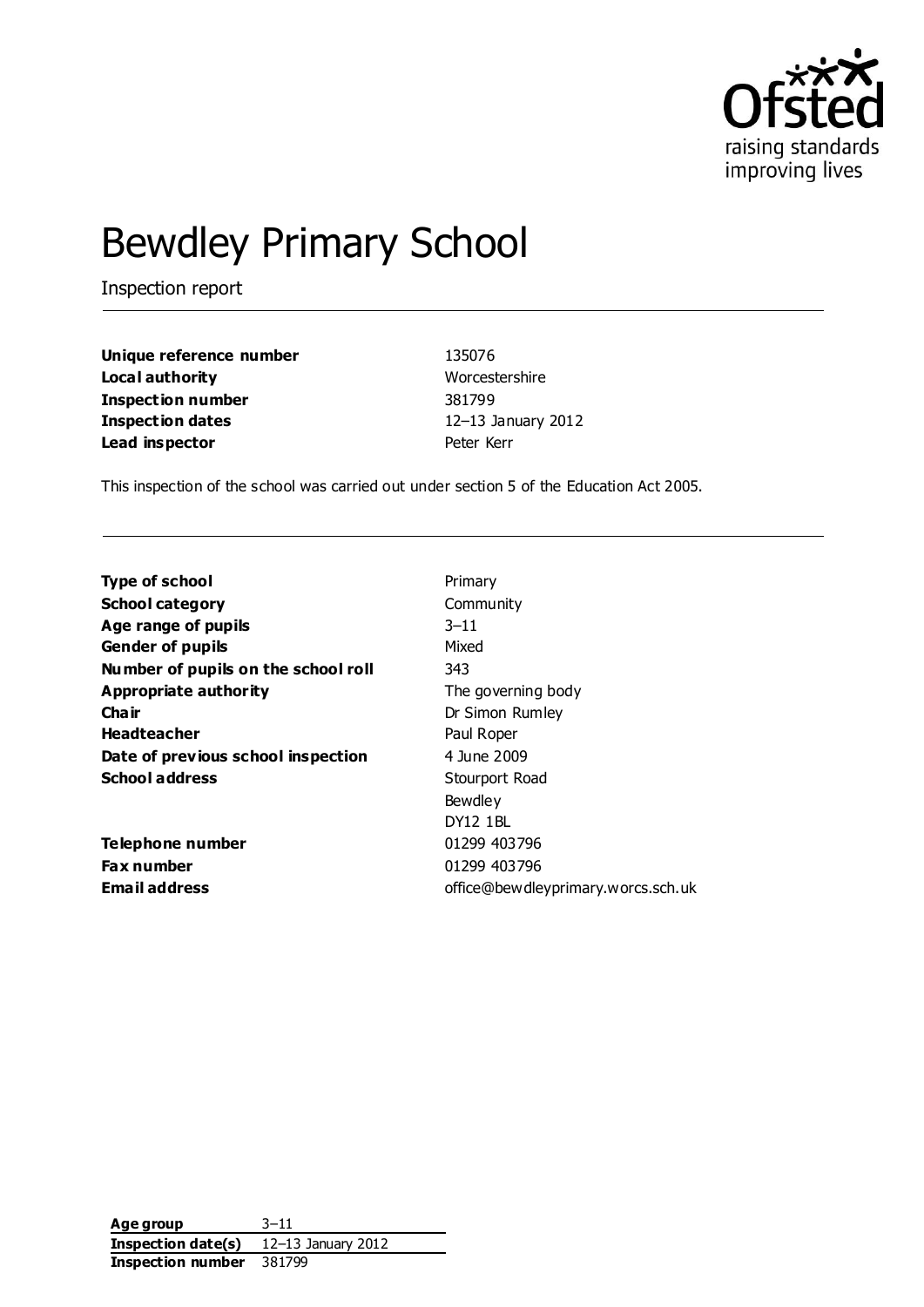

You can use Parent View to give Ofsted your opinion on your child's school. Ofsted will use the information parents and carers provide when deciding which schools to inspect and when.

You can also use Parent View to find out what other parents and carers think about schools in England. You can visit [www.parentview.ofsted.gov.uk,](http://www.parentview.ofsted.gov.uk/) or look for the link on the main Ofsted website: [www.ofsted.gov.uk](http://www.ofsted.gov.uk/)

The Office for Standards in Education, Children's Services and Skills (Ofsted) regulates and inspects to achieve excellence in the care of children and young people, and in education and skills for learners of all ages. It regulates and inspects childcare and children's social care, and inspects the Children and Family Court Advisory Support Service (Cafcass), schools, colleges, initial teacher training, work-based learning and skills training, adult and community learning, and education and training in prisons and other secure establishments. It assesses council children's services, and inspects services for looked after children, safeguarding and child protection.

Further copies of this report are obtainable from the school. Under the Education Act 2005, the school must provide a copy of this report free of charge to certain categories of people. A charge not exceeding the full cost of reproduction may be made for any other copies supplied.

If you would like a copy of this document in a different format, such as large print or Braille, please telephone 0300 123 4234, or email enquiries@ofsted.gov.uk.

You may copy all or parts of this document for non-commercial educational purposes, as long as you give details of the source and date of publication and do not alter the information in any way.

To receive regular email alerts about new publications, including survey reports and school inspection reports, please visit our website and go to 'Subscribe'.

Piccadilly Gate Store St **Manchester** M1 2WD

T: 0300 123 4234 Textphone: 0161 618 8524 E: enquiries@ofsted.gov.uk W: www.ofsted.gov.uk



© Crown copyright 2012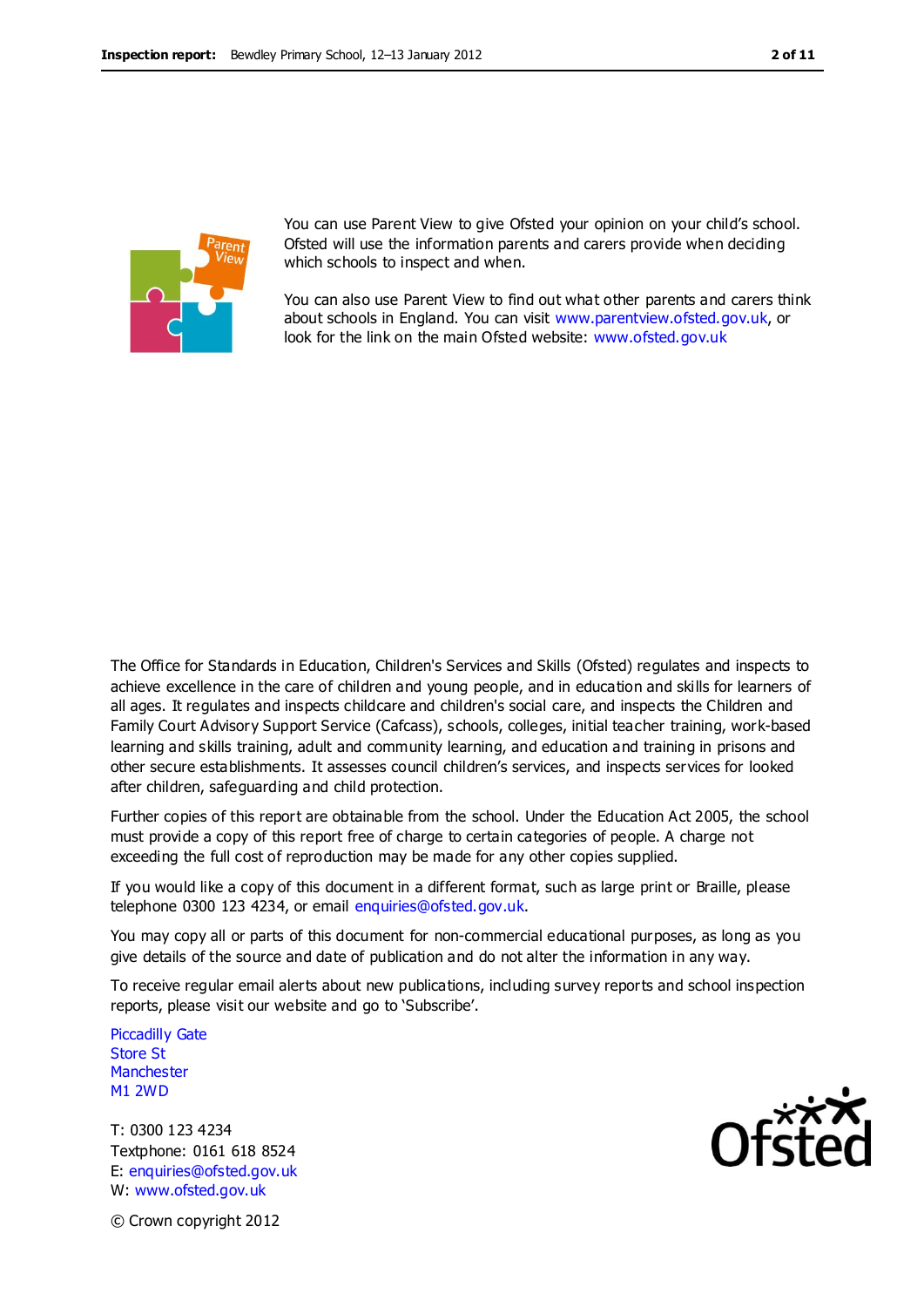# **Introduction**

.

| Inspection team       |                             |
|-----------------------|-----------------------------|
| Peter Kerr            | <b>Additional Inspector</b> |
| <b>Clare Saunders</b> | Additional inspector        |
| Brenda Jones          | Additional inspector        |

This inspection was carried out with two days' notice. Inspectors spent 11 hours in lessons and observed all 12 of the school's teachers teaching. They listened to pupils reading, looked at their writing and mathematics work across the curriculum and talked to them about their experiences. Meetings were held with teachers about their leadership responsibilities and with members of the governing body about their roles. Inspectors observed the school's work, and looked at teachers' planning, the tracking of pupils' progress and video and photographic evidence of pupils' practical work. They took account of the responses to the on-line questionnaire (Parent View) in planning the inspection, and analysed the views of parents and carers expressed in 182 parental questionnaires.

# **Information about the school**

Bewdley is larger than the average-sized primary school. A very large majority of the pupils are of White British heritage and none speaks English as an additional language. The proportion of pupils known to be eligible for free school meals is broadly average. The school identifies a much lower than average proportion of pupils as having special educational needs, but the proportion receiving support from outside the school is broadly average. The great majority of these pupils have moderate learning difficulties, speech, language and communication needs or behaviour, emotional and social difficulties. The school meets the current floor standard set by the government, which determines the minimum expectations for attainment and progress. Since its last inspection the school has moved onto a new site. Its Activemark has been renewed and it was awarded the MCC Spirit of Cricket award in 2011

The Rascals before- and after-school club, managed by the governing body, caters for children from Reception to Year 6, with a limit of sixteen pupils per day.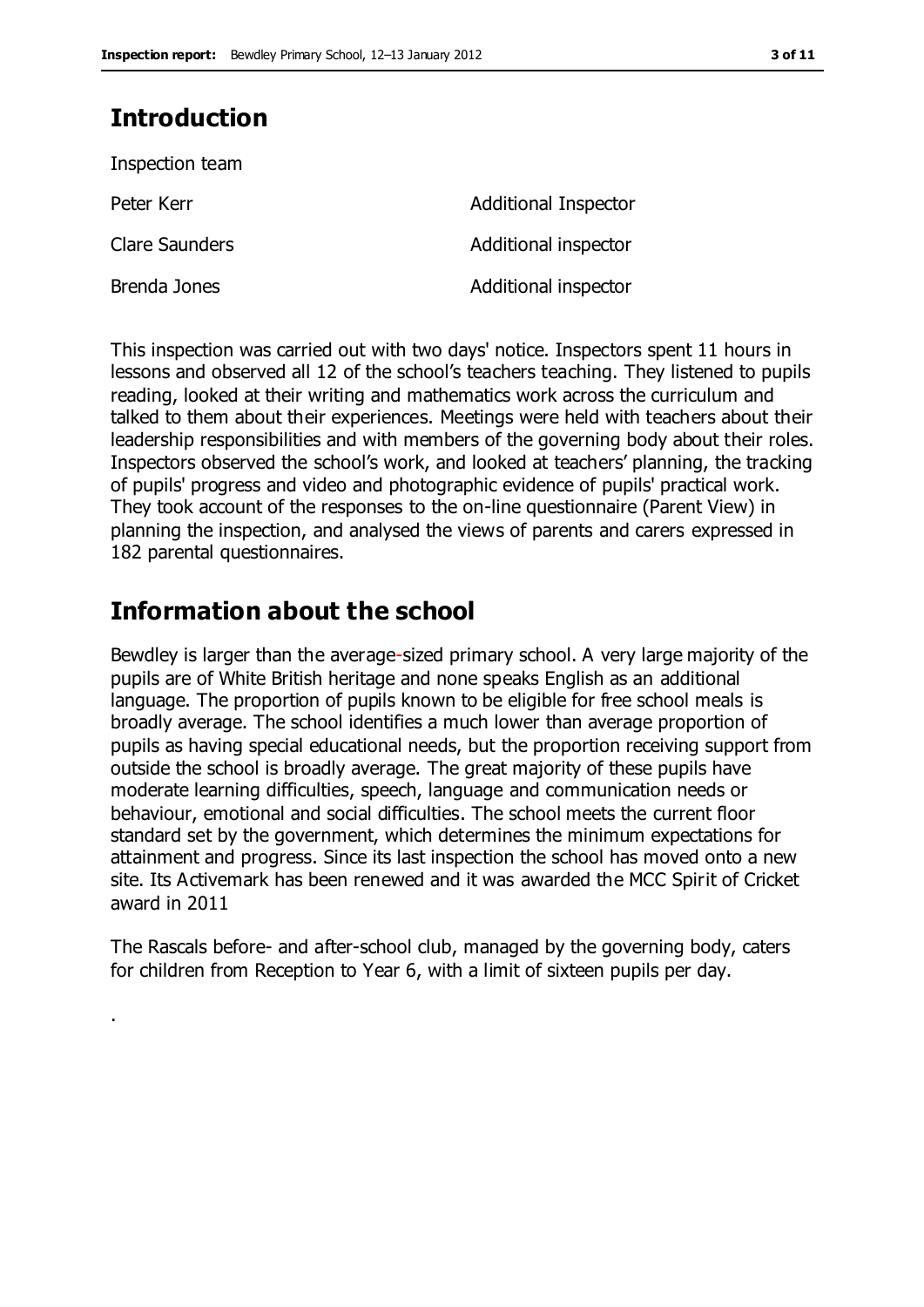# **Inspection judgements**

| <b>Overall effectiveness</b>          |  |
|---------------------------------------|--|
|                                       |  |
| <b>Achievement of pupils</b>          |  |
| <b>Quality of teaching</b>            |  |
| <b>Behaviour and safety of pupils</b> |  |
| <b>Leadership and management</b>      |  |

# **Key findings**

- $\blacksquare$  This is a good school that has improved significantly since its last inspection.
- All pupils achieve well, including those with special educational needs and/or disabilities. Progress is consistent between classes but sometimes better for the older groups in each mixed-age class.
- Attainment is currently above average at the end of Year 6 and is rising quickly throughout the school.
- Teaching is good. Teachers pool their expertise effectively to plan lessons and use a wide range of methods to motivate and engage pupils. Astute questioning is used to assess pupils' understanding in the best lessons and constant adjustments made to ensure continuous challenge. Teachers use marking well to improve pupils' work. On occasions, activities do not fully extend more-able pupils.
- Behaviour is good and attendance is above average. Pupils relate very positively to each other and to staff and show pride in their work. A feature of lessons is pupils' ability to work independently without supervision. They know that the school will keep them safe and that any incidents of bullying will be dealt with swiftly and effectively. Pupils appreciate the importance of community within the school and locality but have a limited understanding of the cultural diversity they will find in the wider society.
- Leadership and management are good. Sustained improvements in progress and teaching have been achieved through good team-work and purposeful leadership from the headteacher. A challenging curriculum engages pupils of all ages and interests and is enriched by good quality experiences, including adventurous residential visits. The governing body is effective in fulfilling its role as a critical friend, holding the school to account for what it achieves.

# **What does the school need to do to improve further?**

- Accelerate pupils' progress further by:
	- ensuring that the most-able pupils are challenged sufficiently throughout lessons
	- eliminating any residual differences in progress between the lower and upper age-groups in each class
	- extending opportunities for pupils to hone and improve their skills through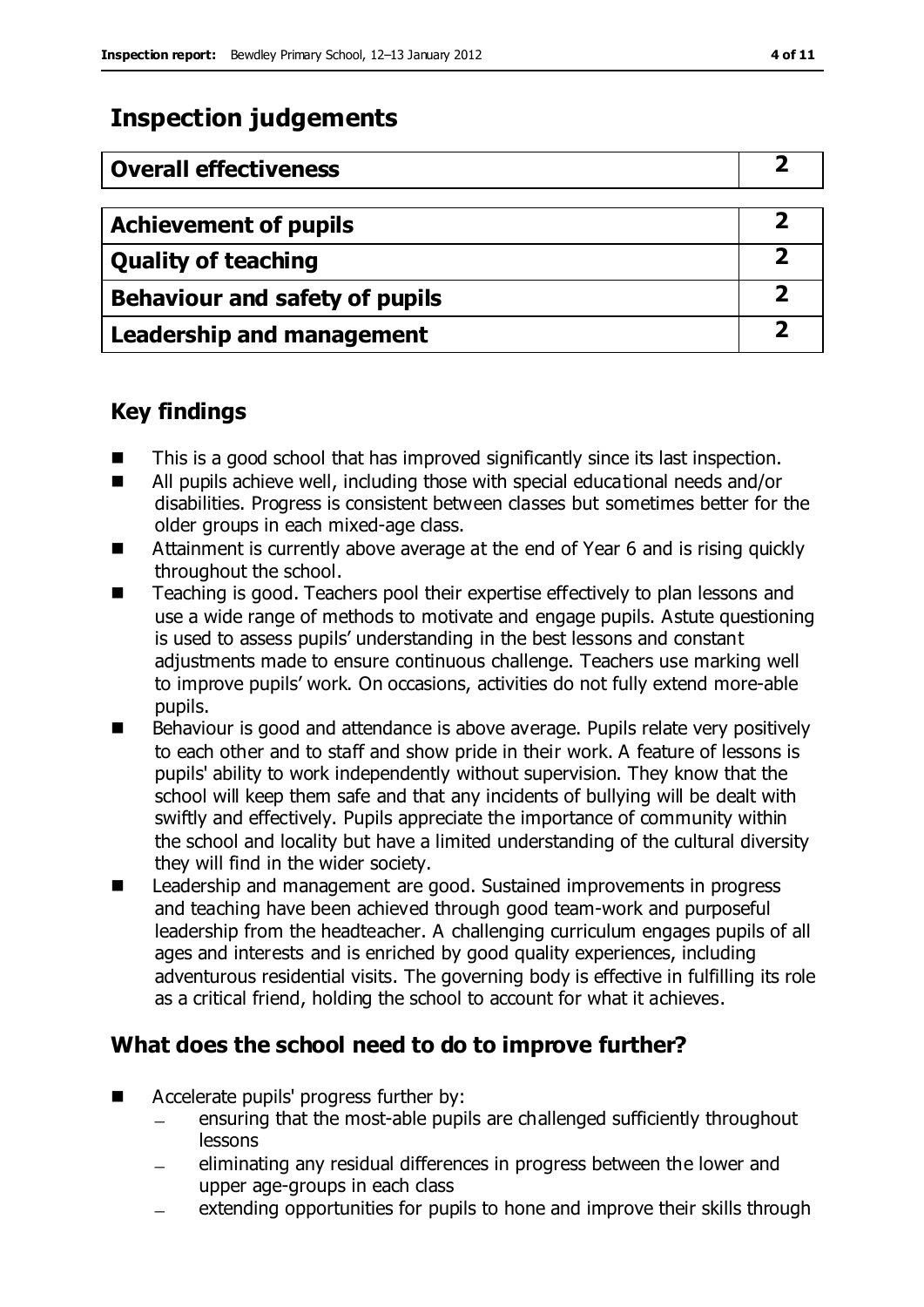extended independent projects.

■ Improve the pupils' appreciation of cultural diversity by embedding aspects of ethnic and cultural diversity in topics throughout the curriculum and in displays around the school.

# **Main report**

#### **Achievement of pupils**

Attainment on entry to the Early Years Foundation Stage is below age related expectations. The children settle quickly and develop good social and communication skills, often collaborating in their play. Children learn well in adult-led groups and through purposeful play, with appropriate emphasis on the development of early reading and writing skills, where progress is most marked. By the end of reception, a large majority of children have attained most of the early learning goals.

Attainment in mathematics and English are above average at the end of Years 2 and 6. Attainment in reading is also above average at the end of Year 2 and Year 6. Pupils have a good understanding of the connections between letter patterns and the sounds they represent and a love of reading. They make rapid progress in language, communication and mathematics skills throughout the school. They read widely, talk about their ideas, and use their skills to good effect in group projects across the curriculum. For example, they have produced animated films of how to solve mathematical problems and a publicity video for a play. When working independently, whether alone or in groups, they sustain concentration and effort very well, support each other and ask for help confidently when needed. They produce high quality work when given the responsibility to undertake extended projects, and say they would enjoy more opportunities to do this.

Pupils with moderate learning difficulties or speech, language and communication needs meet the demanding targets set for them, making at least as least the same progress as their peers and more rapid progress than similar pupils nationally. Pupils with behaviour, emotional and social difficulties make good progress. They receive sensitive support that enables them to integrate successfully with other pupils and participate fully in lessons. Some parents and carers commented that their children made slower progress in the first year in each class. The school's data confirms that this is sometimes the case, but that progress accelerates steadily, and is good over each two year band.

### **Quality of teaching**

Parents and carers are justifiably confident that teaching is good in the school, with almost all respondents to the questionnaire agreeing that their children are taught well. Teaching is good in the Early Years Foundation Stage. Key skills such as reading in a systematic way., handwriting and counting are taught well, giving a firm foundation for learning in Key Stages 1 and 2. Staff interact purposefully with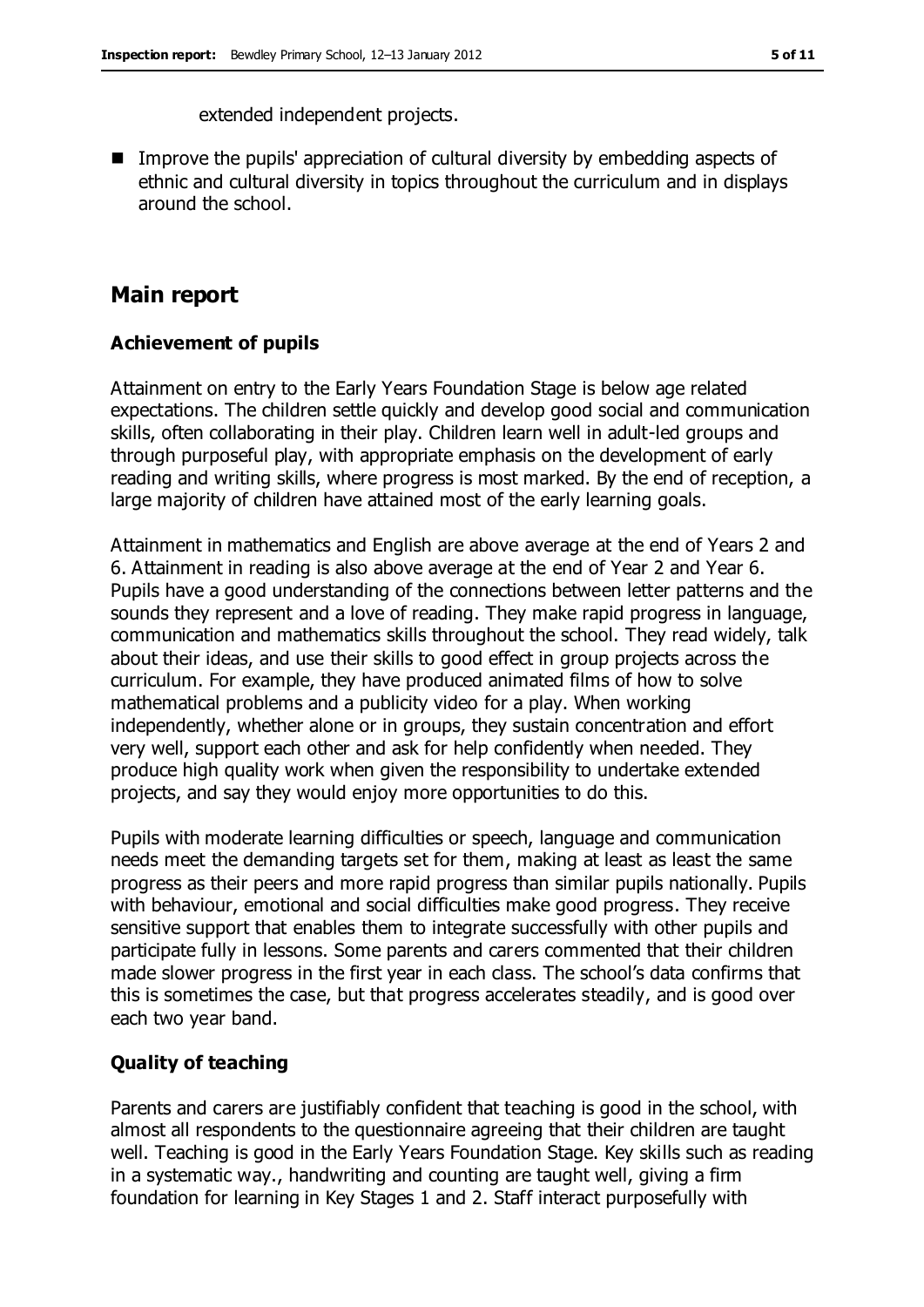children as they play. They support and assess their learning effectively, and keep thorough records of progress, which inform planning for the next steps in learning.

The teaching seen in Years 1 to 6 was good and occasionally outstanding. English and mathematics are taught equally well and teachers' enthusiasm is a key factor in maintaining interest and effort from the pupils. Outstanding features of the best lessons are lively presentations, varied activities and frequent probing questions to sustain challenge. Teachers use imaginative methods and resources, including computer technology, to spark pupils' imagination. Talk partners and individual whiteboards are used consistently well to help pupils clarify and communicate their thinking and to enable teachers to assess individual pupils' progress. Teachers use marking consistently well to give pupils pointers for improvement. Pupils are expected to respond, which they do as a matter of course. This results in good progress in the development of key writing and communication skills.

Lessons often link subjects together, so that pupils learn to apply skills in real contexts. For example, lessons in mathematics focused on the interpretation temperature data for mountain areas. This activity was closely related to a geography topic, in which pupils also used literacy skills to compose statements that would entice tourists to the region. In this way, pupils in most classes spend a good proportion of time fully engaged at their own level, developing their skills and deepening their understanding, making them well prepared for learning in the secondary stage of their education. Teachers use regular guided reading throughout the school to support pupils' progress in reading and to foster their love of books. For most of the time, teachers match activities to the full range of pupils' learning needs. This improved consistency is why standards are rising throughout the school. Very occasionally, however, the pace of learning slows when whole class teaching goes on a little too long with subject matter that is too easy for some and too hard for others. Less time is then available for adults to assess and support pupils on a more individual basis as they work independently.

### **Behaviour and safety of pupils**

Behaviour is good and pupils are enthusiastic about school. A notable feature of the pupils' behaviour is their helpful disposition and willingness to settle disputes amicably. This was evident in Reception, when a group of boys talked about what they should do when one of them refused to share the toy dinosaurs, rather than falling out about it. Some respondents to the pupil and parent questionnaires expressed dissatisfaction with the way the school responded to bullying. However, in discussion, parents, carers and pupils cited no examples of persistent bullying, and said that the school dealt quickly and effectively with any bullying incidents that were reported.

Pupils are well of the risks posed to their safety, for example, by the misuse of alcohol or tobacco and have positive attitudes to their personal health and safety. All feel confident that they can go to a known adult for help if they feel unsafe in school. Pupils with behaviour, emotional and social needs behave as well as other pupils for the vast majority of their time in lessons and around the school because they receive good support from the school to manage their difficulties. The engaging curriculum and increasingly challenging and enjoyable, lessons have contributed to pupils'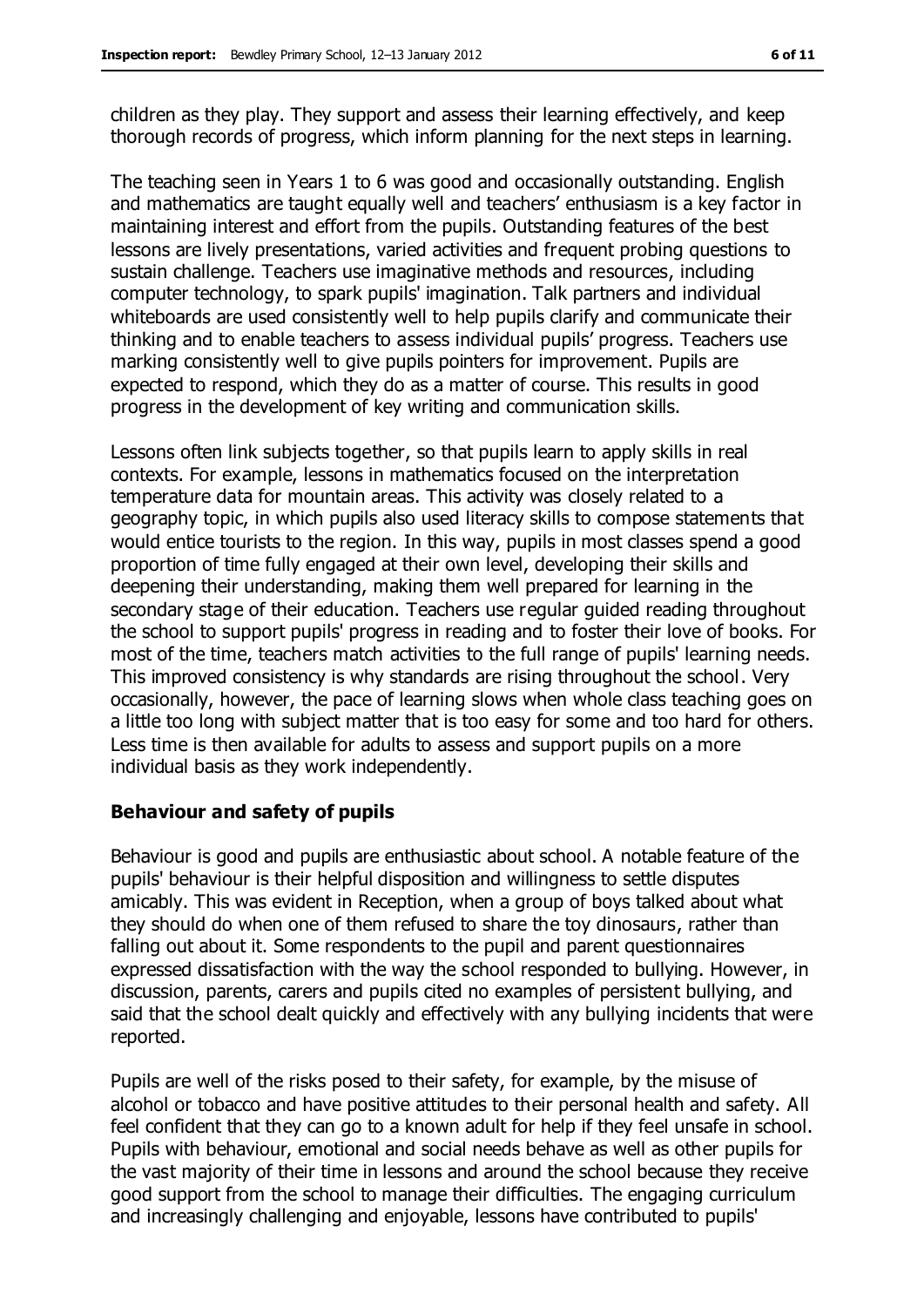attendance improving to an above average level.

#### **Leadership and management**

The headteacher provides purposeful leadership and the whole staff share a strong sense of common purpose. All staff with leadership roles have improved their contribution through good quality professional development. Good subject leadership has been a significant factor in improving pupils' reading, writing and mathematics skills and in embedding the effective application of relevant skills across the curriculum. Improved monitoring and evaluation have led to more consistent teaching and rising outcomes since the last inspection. Senior staff set high expectations and hold teachers to account for consistency in their pupils' progress. The significant gains in provision and outcomes already secured and a strong upward trend in attainment indicate that the school has a good capacity for sustained improvement in the future.

Leadership in the Early Years Foundation Stage is good. Increasingly effective use of data establishes a picture of progress for whole cohorts, which complements the thorough tracking of individual children's achievements and forms a secure basis for planned improvements in provision. Good leadership of provision for special educational needs and/or disabilities ensures that pupils in these groups progress at a similar rate to all other pupils.

The governing body has strengthened the role it plays in school improvement by independently monitoring the work of the school and identifying areas where it can contribute. For example, in-school provision for pupils without Internet access at home was made to plug gaps the governing body had identified in the use of the Internet to support homework. Procedures for safeguarding pupils are fully met. The Rascals before- and after-school club provides well for pupils' welfare and progress and enhances their enjoyment of school.

Innovations to the curriculum, led by the headteacher, have enhanced the pupils' academic progress and personal qualities including their spiritual, moral, and social development. A rich and varied programme of activities within and beyond the timetable, including residential visits in challenging locations, provides opportunities for pupils with a wide range of needs and interests to flourish. These visits enhance the pupils' self-confidence, social skills and sense of community, as well as increasing their awareness of the world beyond their immediate locality. School assemblies foster a strong sense of community and of the value of each individual and are greatly enhanced by music and singing. The promotion of pupils' cultural development is somewhat less effective. Ethnic and cultural diversity is not adequately represented in displays or in the pupils' work and the curriculum as a whole does not do enough to develop the pupils' knowledge and appreciation of cultural diversity throughout the United Kingdom.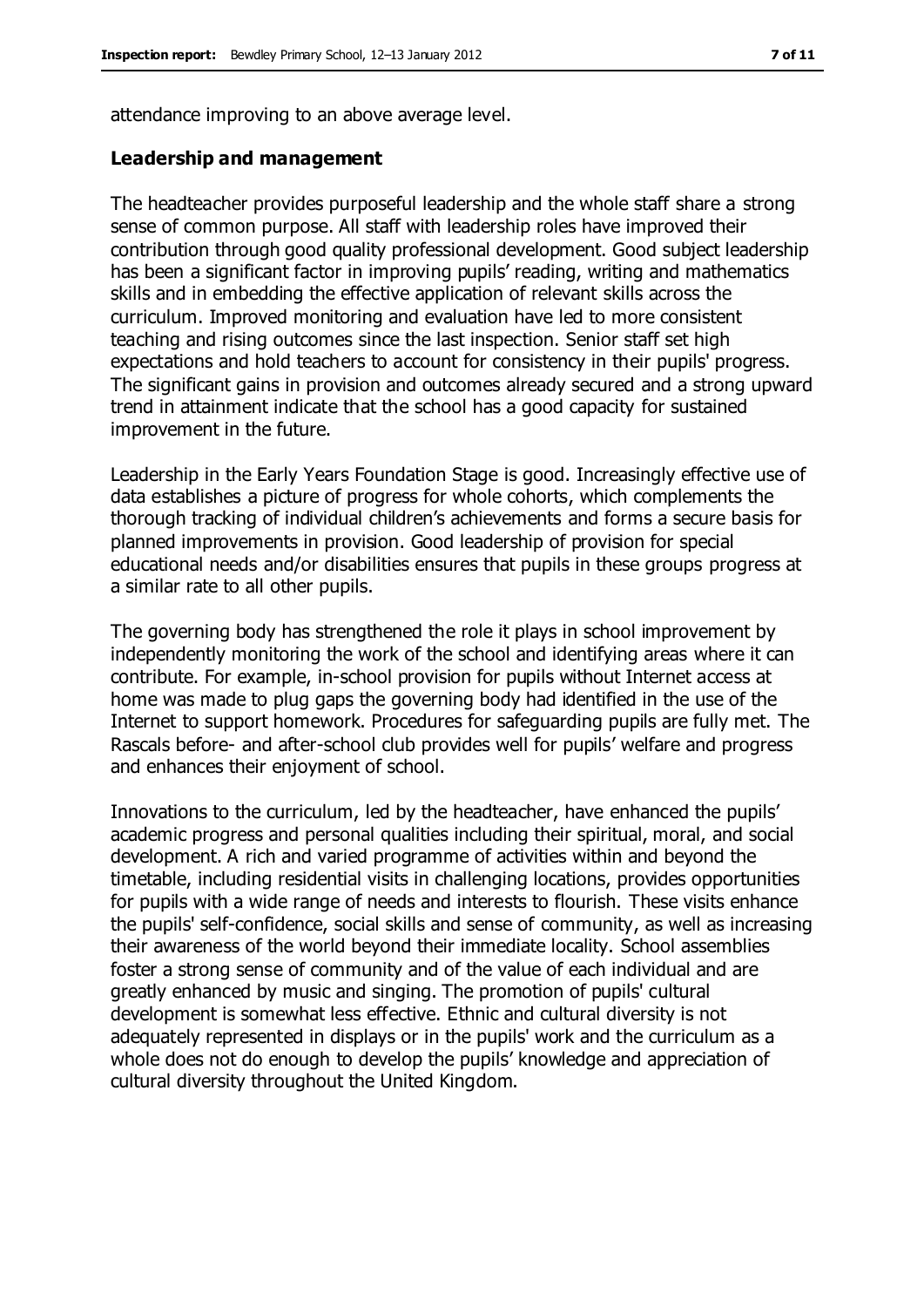# **Glossary**

# **What inspection judgements mean**

| Grade   | <b>Judgement</b> | <b>Description</b>                                            |
|---------|------------------|---------------------------------------------------------------|
| Grade 1 | Outstanding      | These features are highly effective. An outstanding           |
|         |                  | school provides exceptionally well for all its pupils' needs. |
| Grade 2 | Good             | These are very positive features of a school. A school        |
|         |                  | that is good is serving its pupils well.                      |
| Grade 3 | Satisfactory     | These features are of reasonable quality. A satisfactory      |
|         |                  | school is providing adequately for its pupils.                |
| Grade 4 | Inadequate       | These features are not of an acceptable standard. An          |
|         |                  | inadequate school needs to make significant                   |
|         |                  | improvement in order to meet the needs of its pupils.         |
|         |                  | Ofsted inspectors will make further visits until it           |
|         |                  | improves.                                                     |

# **Overall effectiveness of schools**

|                         | Overall effectiveness judgement (percentage of schools) |      |                     |                   |
|-------------------------|---------------------------------------------------------|------|---------------------|-------------------|
| <b>Type of school</b>   | <b>Outstanding</b>                                      | Good | <b>Satisfactory</b> | <b>Inadequate</b> |
| Nursery schools         | 46                                                      | 46   |                     |                   |
| Primary schools         |                                                         | 47   | 40                  |                   |
| Secondary<br>schools    | 14                                                      | 38   | 40                  |                   |
| Special schools         | 28                                                      | 48   | 20                  |                   |
| Pupil referral<br>units | 15                                                      | 50   | 29                  |                   |
| All schools             |                                                         | 46   | 38                  |                   |

New school inspection arrangements have been introduced from 1 January 2012. This means that inspectors make judgements that were not made previously.

The data in the table above are for the period 1 September 2010 to 31 August 2011 and represent judgements that were made under the school inspection arrangements that were introduced on 1 September 2009. These data are consistent with the latest published official statistics about maintained school inspection outcomes (see [www.ofsted.gov.uk\)](http://www.ofsted.gov.uk/).

The sample of schools inspected during 2010/11 was not representative of all schools nationally, as weaker schools are inspected more frequently than good or outstanding schools.

Primary schools include primary academy converters. Secondary schools include secondary academy converters, sponsor-led academies and city technology colleges. Special schools include special academy converters and non-maintained special schools.

Percentages are rounded and do not always add exactly to 100.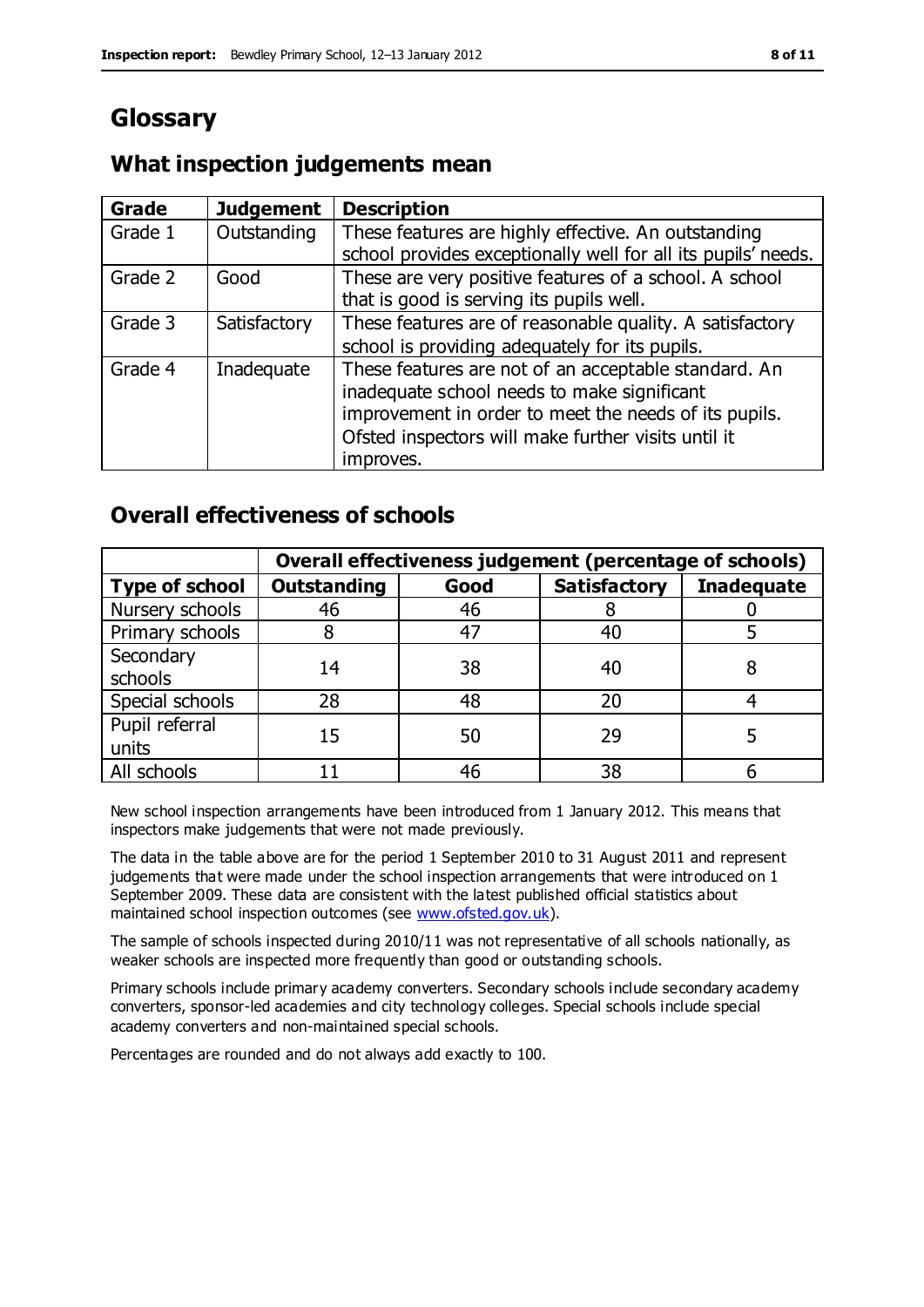# **Common terminology used by inspectors**

| Achievement:                  | the progress and success of a pupil in their<br>learning and development taking account of their<br>attainment.                                                                                                        |
|-------------------------------|------------------------------------------------------------------------------------------------------------------------------------------------------------------------------------------------------------------------|
| Attainment:                   | the standard of the pupils' work shown by test and<br>examination results and in lessons.                                                                                                                              |
| Attendance                    | the regular attendance of pupils at school and in<br>lessons, taking into account the school's efforts to<br>encourage good attendance.                                                                                |
| Behaviour                     | how well pupils behave in lessons, with emphasis<br>on their attitude to learning. Pupils' punctuality to<br>lessons and their conduct around the school.                                                              |
| Capacity to improve:          | the proven ability of the school to continue<br>improving based on its self-evaluation and what<br>the school has accomplished so far and on the<br>quality of its systems to maintain improvement.                    |
| Leadership and management:    | the contribution of all the staff with responsibilities,<br>not just the governors and headteacher, to<br>identifying priorities, directing and motivating staff<br>and running the school.                            |
| Learning:                     | how well pupils acquire knowledge, develop their<br>understanding, learn and practise skills and are<br>developing their competence as learners.                                                                       |
| <b>Overall effectiveness:</b> | inspectors form a judgement on a school's overall<br>effectiveness based on the findings from their<br>inspection of the school.                                                                                       |
| Progress:                     | the rate at which pupils are learning in lessons and<br>over longer periods of time. It is often measured<br>by comparing the pupils' attainment at the end of a<br>key stage with their attainment when they started. |
| Safety                        | how safe pupils are in school, including in lessons;<br>and their understanding of risks. Pupils' freedom<br>from bullying and harassment. How well the school<br>promotes safety, for example e-learning.             |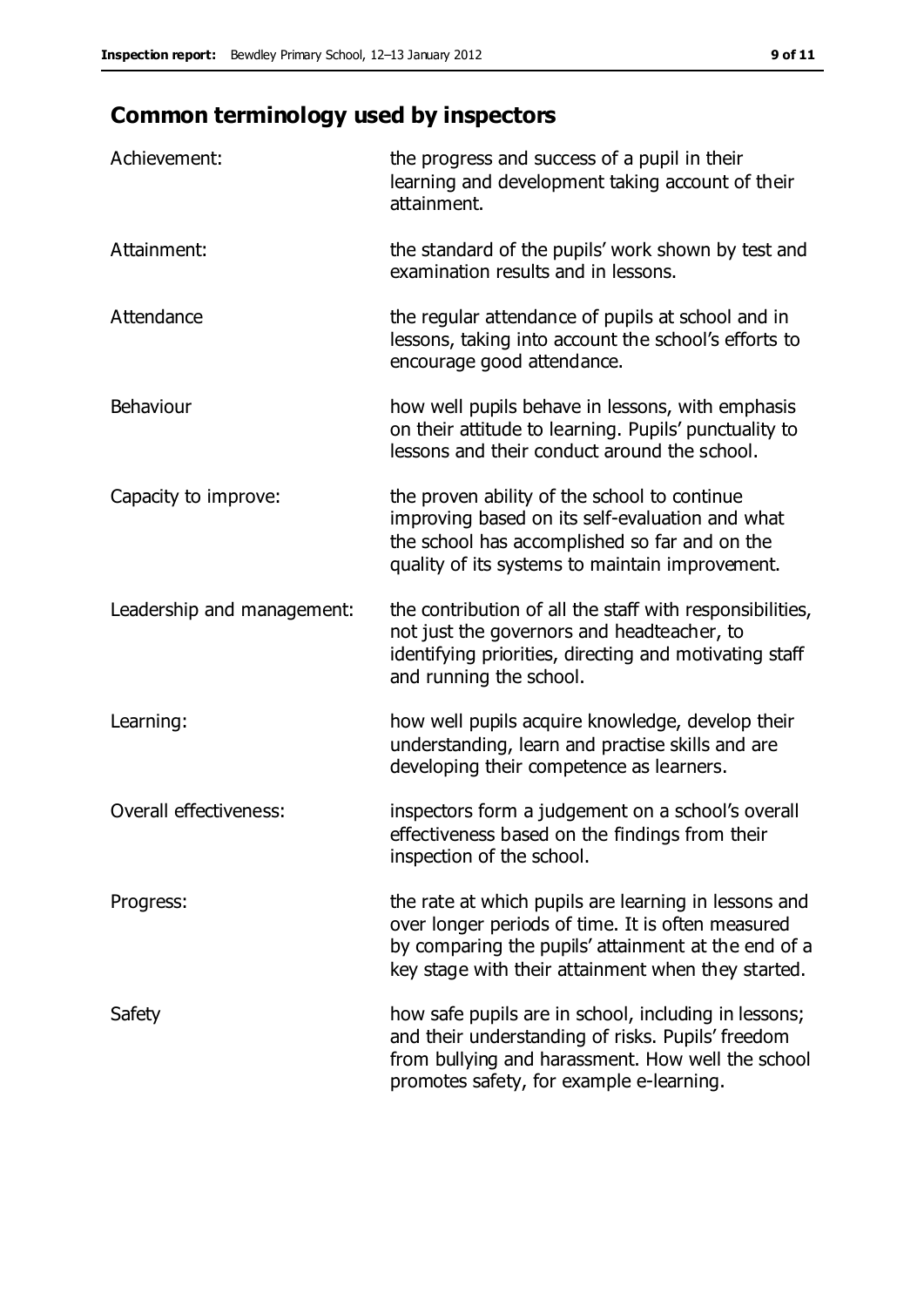#### **This letter is provided for the school, parents and carers to share with their children. It describes Ofsted's main findings from the inspection of their school.**



16 January 2012

Dear Pupils

#### **Inspection of Bewdley Primary School, Bewdley, DY12 1BL**

Thank you very much for the warm welcome you gave us to your school and for all your help during the inspection. We enjoyed talking to you about your work and your views on the school. Yours is a good school. Your lessons are interesting and your teachers make sure that you all do well. You have good reading and writing skills and you are confident at expressing your views. You have improved your reading, writing and mathematics recently and now reach above average attainment in all these subjects. Occasionally not all of you make equally good progress. Some of you could sometimes do harder work, while others need to more help to do what is set. We have asked your teachers to make sure you all have work that is just at the right level for you as often as possible. You can help by always trying your hardest and saying when you find work too difficult or too easy. You say you really enjoy practising and reinforcing skills through the independent projects you do, so we have asked your teachers to let you do more of these.

You behave well in lessons and around the school and you are kind and helpful to each other and to adults. Well done. We liked hearing you sing and play musical instruments and were impressed with your film-making projects. You learn a lot about the world through your lessons in history and geography and through your residential trips. You know about different religions, but you do not know very much about people from different cultural backgrounds that have settled in your country. We have asked your teachers to help you learn more about that.

Your headteacher is a good leader for the school and all your teachers and staff work very well together as a team – as you do. This makes your school a lovely place to visit.

Yours sincerely

Peter Kerr Lead inspector